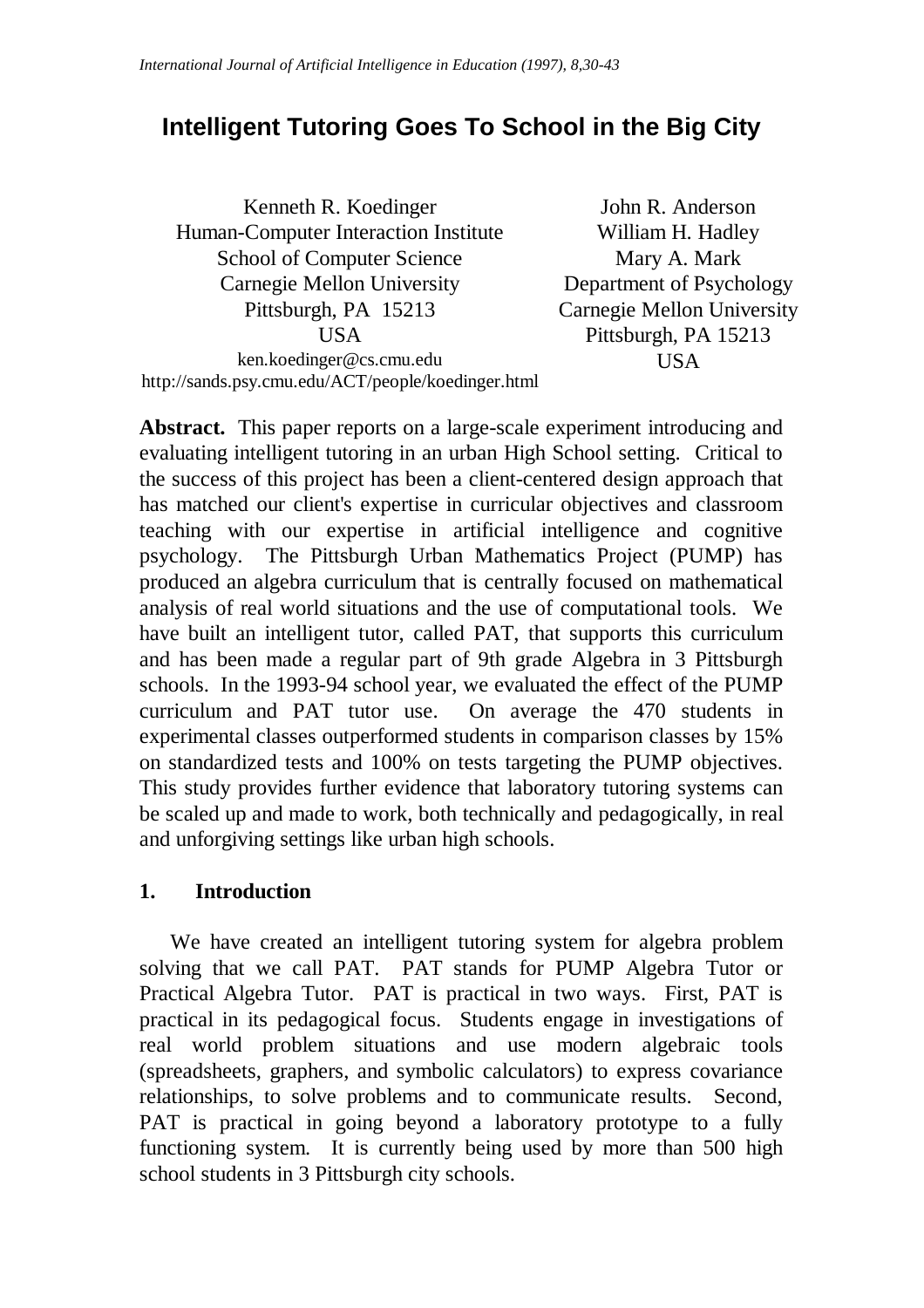This paper reports on a large-scale experiment in the classroom implementation of PAT. We start with a description of the system design -- a marriage of content guidance, provided by experts in mathematics pedagogy, and scientific support, provided by the ACT theory and cognitive tutoring technology (Anderson, Corbett, Koedinger, & Pelletier, 1995; Anderson & Pelletier, 1991). Next, we present the results of the first formative evaluation of this system. Students in tutor-using classes outperformed students in comparison classes by 15% on standardized tests and 100% on tests that emphasized real world problem solving and multiple mathematical representations.

#### **2. A Curriculum and Cognitive Tutor for Practical Algebra**

#### **2.1. Client-Centered Design and the PUMP Curriculum**

The PAT tutor has been developed through a collaboration between the Pittsburgh Urban Mathematics Project (PUMP) in the Pittsburgh School System and the cognitive tutoring group at Carnegie Mellon University. Critical to the success of this project has been a clientcentered design approach that has matched our client's expertise in curricular objectives and classroom teaching with our expertise in artificial intelligence and cognitive psychology.

As part of the Pittsburgh Urban Mathematics Project (PUMP), local mathematics teachers have produced a more accessible algebra curriculum that focuses on mathematical analysis of real world situations and use of computational tools. The PUMP curriculum materials employ "real world" situations designed to make mathematics more meaningful and accessible to students. All students come to high school with experience of the mathematics used in "everyday" life, but many are unable to connect this to "school" mathematics (Resnick, 1987). The PUMP curriculum materials try to bridge this gap by using situations from everyday life to generate the mathematics and as a means for the students to anchor their knowledge (cf. CTG, 1990). The unifying concept of the PUMP Algebra curriculum is the use of functional models, represented variously in tables, graphs, and symbols, to analyze and explore situations. The PUMP curriculum is consistent with the new curriculum recommendations of the National Council of Teachers of Mathematics (NCTM, 1989). NCTM recommends increased attention to the use of real-world problems, use of computer utilities, mathematical communication, and making connections. They also recommend decreased attention to traditional word problems by type (e.g., coin, work, mixture), the simplification of radicals, factoring polynomials, and other paper-and-pencil techniques.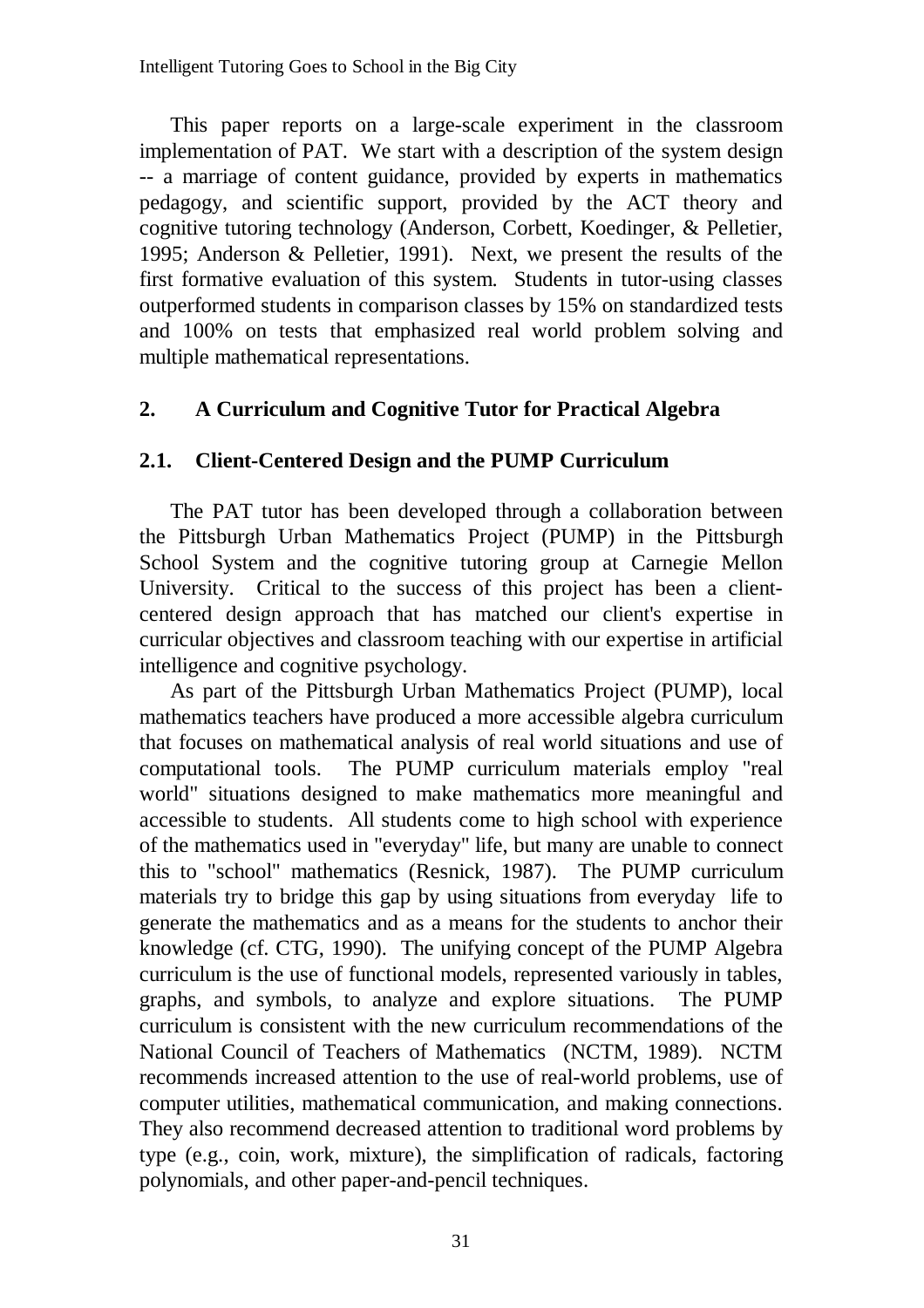In the PUMP classroom students work on mini-projects investigating problem situations like comparing the current quantity and growth rate of old growth forest in the US to the harvest rate. Students investigate such situations by (1) addressing questions, like "Assuming these figures do not change, when will all the old growth forest be gone?", (2) creating a table to investigate the relationships between quantities, (3) scaling, graphing and identifying points of intersection, (4) using algebraic notation to concisely represent the underlying structure of the situation, and (5) using algebraic notation to compute solutions.

PAT was built to support this kind of mathematical investigation and problem solving. Most importantly, PAT was designed to help students develop algebraic skills which they can use in the context of real-life problem situations. The PAT learning environment includes a set of computational tools to aid investigation (a spreadsheet, grapher, and symbolic calculator) and an organized curriculum of problem situations. In developing PAT, we worked closely with both curriculum designers from the school system, and teachers in actual classrooms with actual students, all of whom have given us valuable information. Direct observation and protocols from tutoring sessions provide rich sources of evidence that we have drawn on to increase our understanding of students and to improve the design of PAT.

# **2.2. Principled Design of Cognitive Tutors**

The design of PAT was also guided by theoretical principles. As a *cognitive tutor* (Anderson, et. al, 1995), PAT has the defining feature of containing a psychological model of the cognitive processes behind successful and near-successful student performance. Based on the ACT theory, this cognitive model is written as a system of if-then production rules that are capable of generating the multitude of solution steps and mis-steps typical of students. The cognitive model is the basis for two student modeling techniques: model tracing and knowledge tracing. *Model tracing* is used to monitor student's progress through a problem solution (see Anderson, Boyle, Corbett, & Lewis, 1990). This tracing is done in the background by matching student actions to those the model might generate. The tutor is mostly silent. However, when help is needed, the tutor knows where the student is and can provide hints that are individualized to the student's particular approach to the problem. *Knowledge tracing* is used to monitor students' learning from problem to problem (see Corbett & Anderson, 1992). A Bayesian estimation procedure identifies students' strengths and weaknesses relative to the production rules in the cognitive model. This assessment information is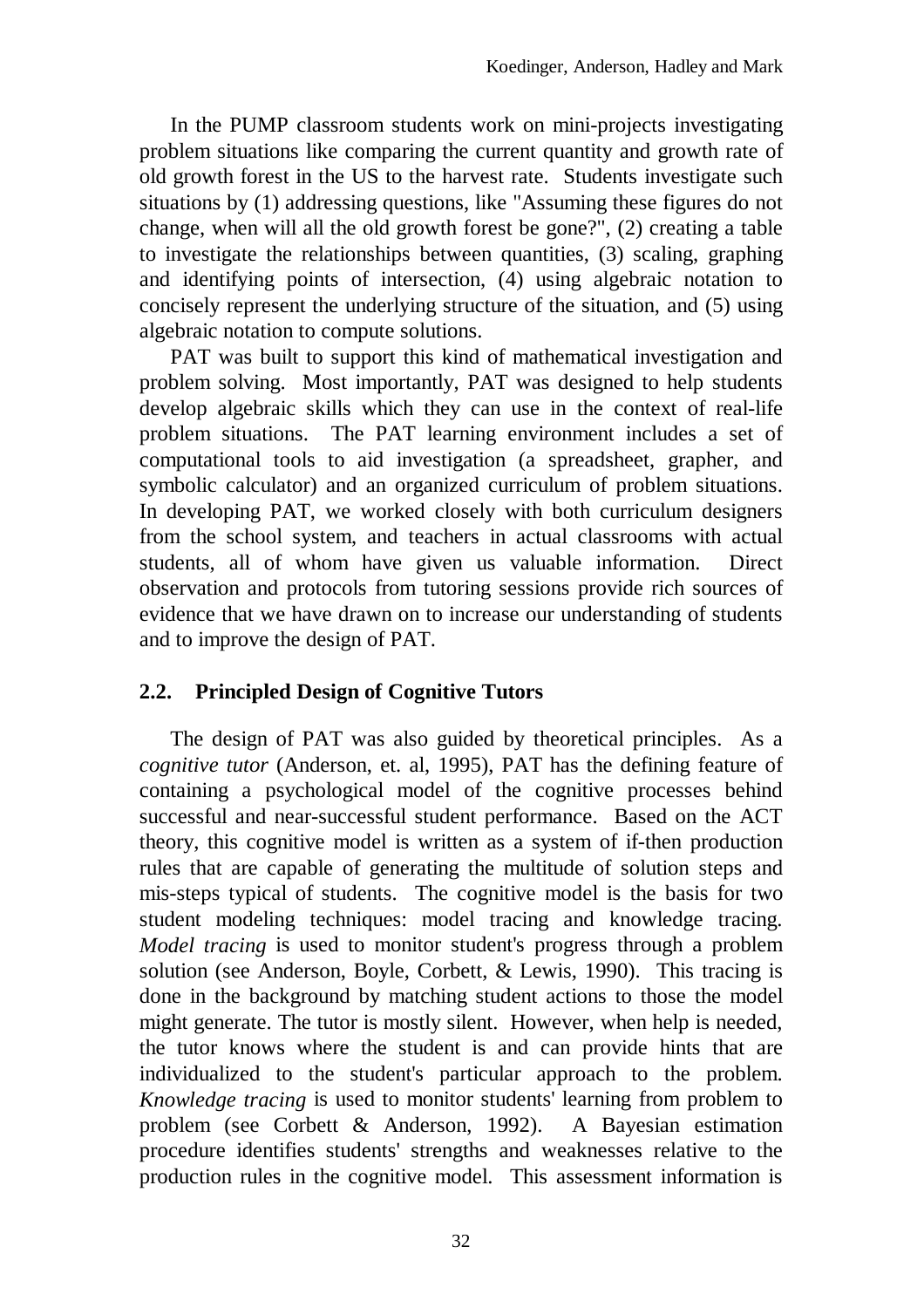used to individualize problem selection and optimally pace students through the curriculum.

PAT's cognitive model and general design is the consequence of basic research on mathematical cognition. Our previous research has shown that students have informal *inductive* routes to mathematical knowledge that often precede formal instruction in the deductive use of symbols (Koedinger & Anderson, 1990; 1991). Thus, contrary to popular belief, students can perform better on algebra word problems under certain circumstances than on the equivalent algebraic equations (Koedinger  $\&$ Tabachneck, 1995). We applied such results in early experiments with PAT where we showed that students learned more from a theory-inspired "inductive-support" version of the tutor than from a "textbook" version based on a popular Algebra text (Koedinger & Anderson, 1996).

## **2.3. Description of PAT: A Cognitive Tutor for Practical Algebra**

In day to day life, people deal with a wide variety of situations that cause them to draw on basic algebra and reasoning skills. Checking the amount of a paycheck, estimating the cost of a rental car for a trip, and choosing between long-distance telephone service offers from AT&T and MCI are just three examples of real-world situations in which algebraic skills are useful. As part of the development of PAT, Pittsburgh teachers wrote problem situations like these intended to be personally or culturally relevant to students. Some problem situations are of potential general interest (e.g., the decline of the condor population), while others are more specific to Pittsburgh 9th graders (e.g., making money shoveling snow). These problems were added to PAT using a problem authoring environment in which teachers type the problem description, enter an example solution, and edit the guesses the system makes about how quantities in the solution to relate to phrases in the text.

Students work through PAT problem situations by reading a textual description of the situation and a number of questions about it. They investigate the situation by representing it in tables, graphs, and symbols and using these representations to answer the questions. Helping students to understand and use multiple representations of information is a major focus of the tutor.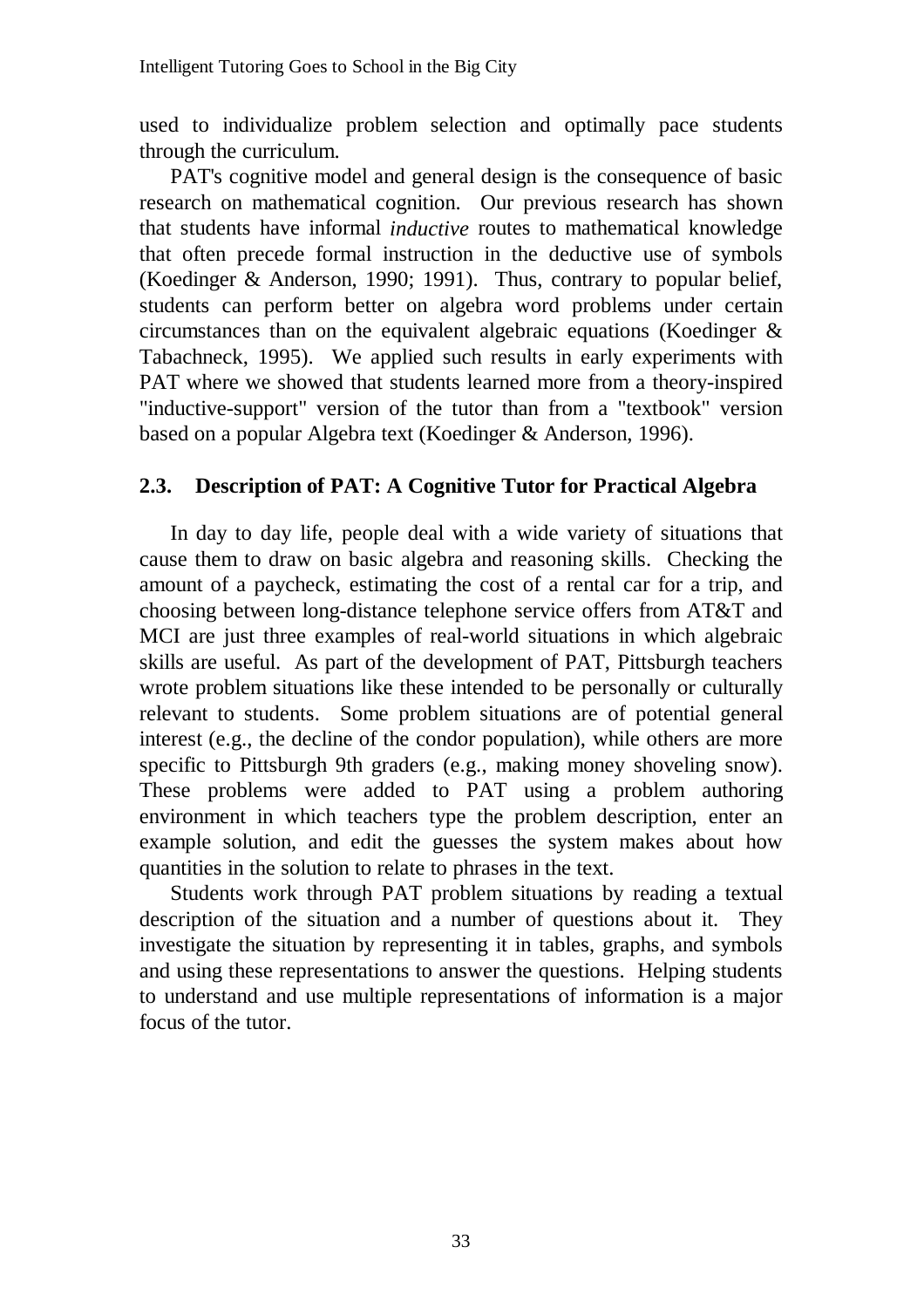

**Figure 1**. A screen from PAT, a cognitive tutor for practical algebra.

In Figure 1, the PAT screen shows a student's partial solution for a problem. This problem appears in later stages of the curriculum after students have acquired some expertise with constructing and using graphs and tables for single linear equations. The top-left corner of the tutor screen provides a description of the problem situation. The problem involves two rental companies, Hertz and Avis, that charge different rates for renting large trucks. Students investigate the problem situation using multiple representations and computer-based tools, including a spreadsheet, grapher, and symbolic calculator -- in Figure 1 these are the Worksheet, Grapher and Equation Solver windows, respectively. Students construct the Worksheet (lower-left of Figure 1) by identifying the relevant quantities in the situation, labeling the columns, entering the appropriate units, entering algebraic expressions, and by answering the numbered questions in the problem description. Students construct the graph of the problem situation (upper-right) by labeling axes, setting appropriate bounds and scale, graphing the lines, and identifying the point of intersection. The Equation Solver (lower-center) can be used at any time to help fill in the spreadsheet and identify points of intersection. The student can use these representations to reason about real-world concerns, such as deciding when it becomes better to rent from one company rather than another.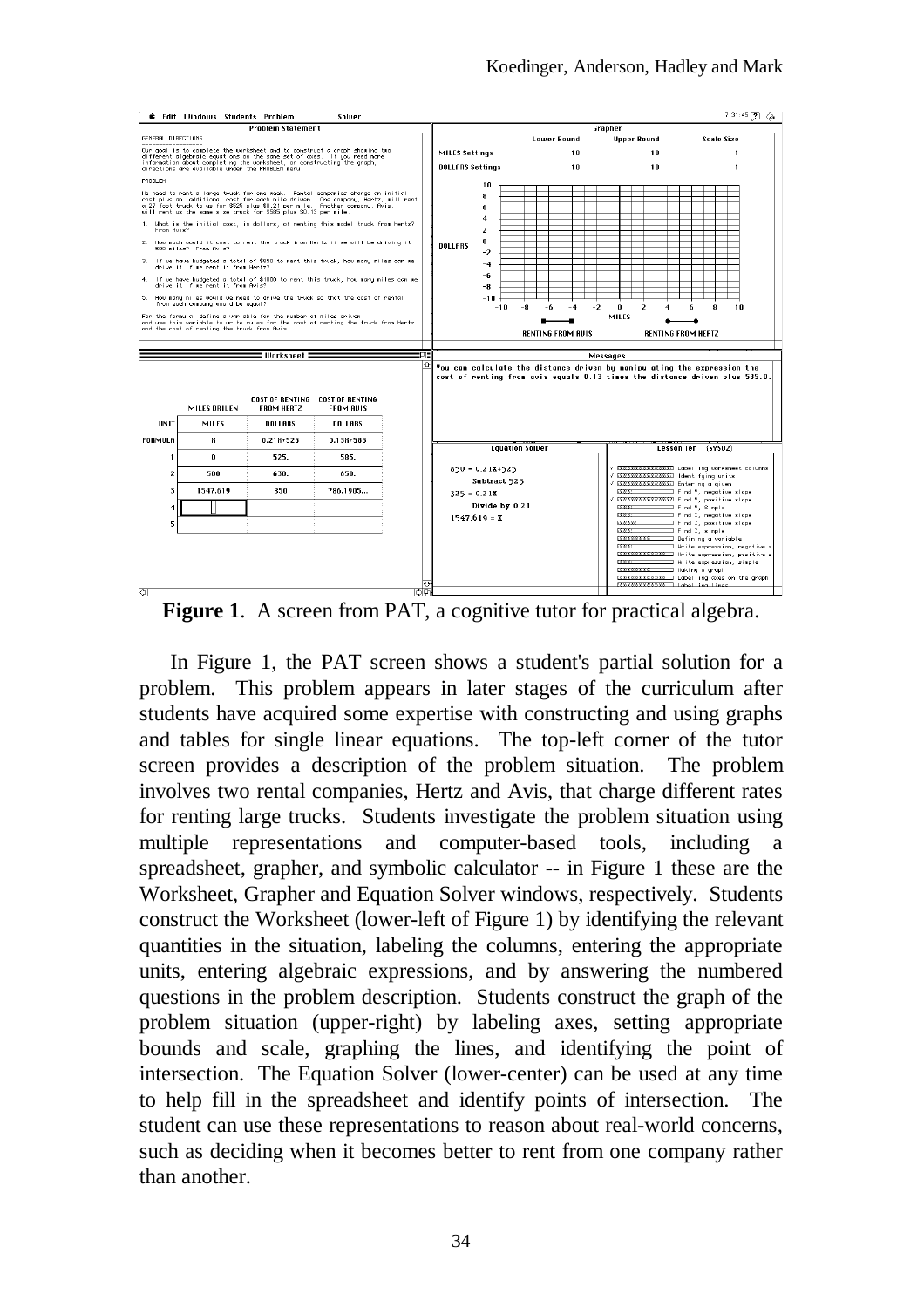Most students spend 20-30 minutes solving a problem of this type on the computer. During that time, the tutor monitors their activities, and provides feedback on what they are doing. The provision of timely feedback is one way in which the tutor individualizes instruction. For the most part, the tutor is silently tracing students actions in the background. When a student makes an error, it is "flagged". For text items, flagging is achieved by putting the student's entry in **outline text**. Errors in plotting points in the grapher tool are flagged by coloring the point gray rather than black and indicating the coordinates of the incorrectly placed point so that the student can see how they differ from the intended coordinates in a Worksheet row. Often flagging is done without comment, which appears to reduce students' negative feelings associated with making errors in math class. But if the student's error is a commonly occurring slip or misconception that has been codified in a buggy production rule, a message is provided that indicates what is wrong with the answer or suggests a better alternative. Examples of buggy productions in PAT include putting a correct value for a cell in the Worksheet in an adjacent row or column, confusing the dependent and independent variable in formula writing, incorrectly entering arithmetic signs in equation solving, and confusing the x and y coordinates in graphing.

This provision of timely feedback is a critical feature of cognitive tutors that leads to substantial cognitive and motivational benefits. In a parametric study with the LISP tutor, Corbett and Anderson (1991) provided a demonstration of how the immediacy of feedback leads to dramatic reductions in the learning time needed to reach the same level of post-training performance -- learning time was 3 times longer in the most delayed feedback condition than in the most immediate. In addition to cognitive benefits, there are also motivational benefits of timely feedback. Much like the motivational attraction of video games, students know right away that they are making progress and having success at a challenging task. Further, because the system does not make a big deal out of errors, students do not feel the social stigma associated with making an error in class or on homework. Errors are a private event that are usually quickly resolved and the student is then back to making progress.

In addition to error feedback, a second way PAT individualizes instruction is by giving help on request. At any step in constructing a solution, a student can ask for help. The tutor chooses help messages for presentation by using the production system to identify a desirable next activity. Choice of a desirable action is based on the student's current focus of activity, the overall status of the student's solution, and internal knowledge of interdependencies between problem-solving activities as represented in the production rules. Multiple levels of help are provided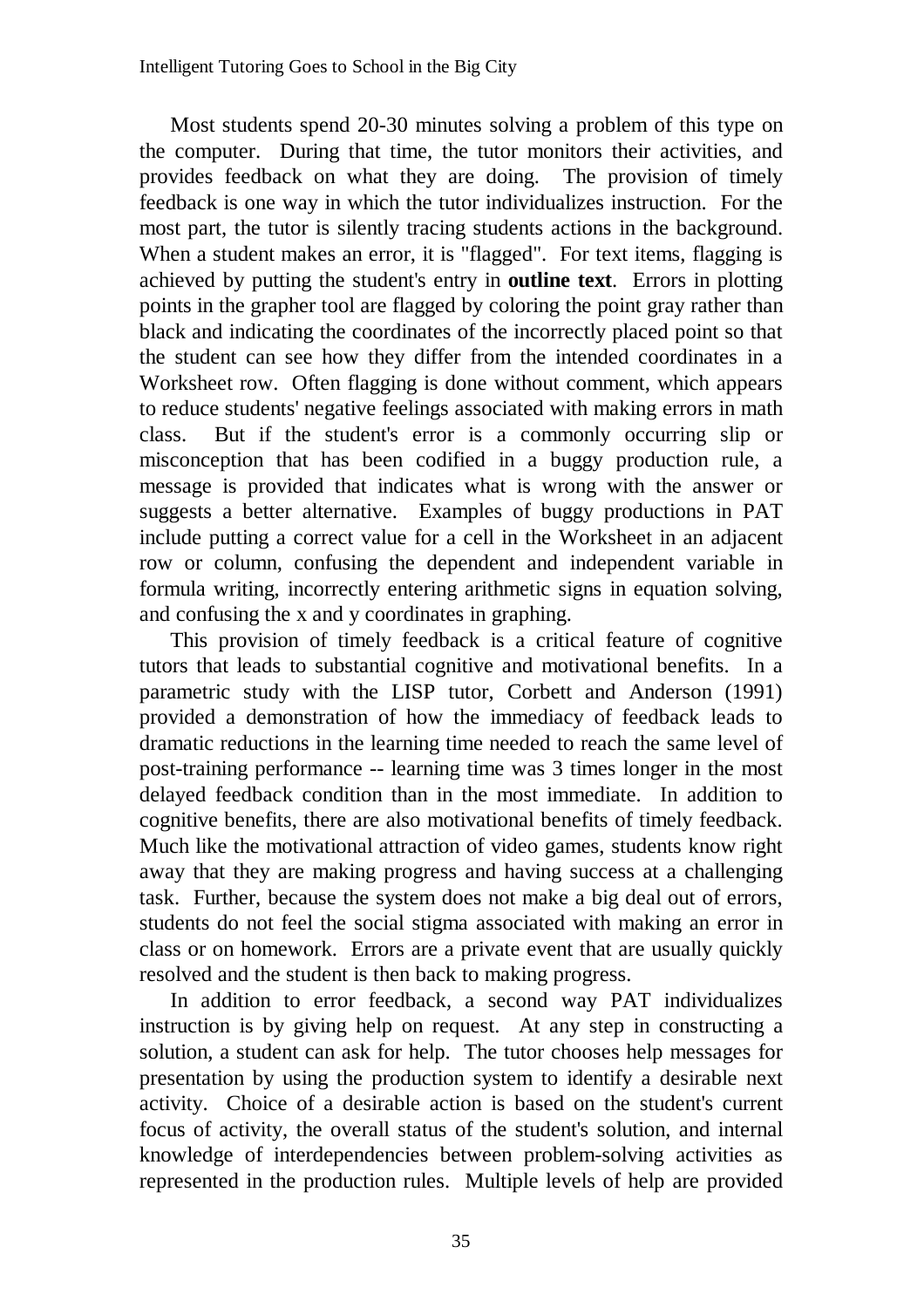so that more detailed information can be obtained by making repeated help requests.

The "Message" window in Figure 1 shows the result of a student help request. The current focus of attention is based on the selection of the worksheet cell for question 4, under the column entry for 'miles driven' - this cell is highlighted in Figure 1. Given the information in the problem about the costs of renting from Avis or Hertz, the student is asked: "If we have budgeted a total of \$1000 to rent this truck, how many miles can we drive it if we rent it from Hertz?"

An initial hint directs the student to consider information in the question that is relevant to finding a value for the distance: "You know that the cost of renting from Avis depends on the distance driven, and you are given a value for the cost of renting from Avis." By asking for help a second time, the student receives a more detailed description suggesting that the distance can be calculated by relating information given in the question to a particular algebraic relationship described in the problem. "You can calculate the distance driven by manipulating the expression the cost of renting from Avis equals 0.13 times the distance driven plus 585.0." Further messages are also available, describing in more detail the type of equation that the student needs to set up and solve. The Equation Solver window (lower-center) shows how the student solved a similar question (question 3). The student enters their own equation and solves it by indicating standard algebraic manipulations.

By keeping students engaged in successful problem solving, PAT's feedback and hint messages reduce student frustration and provide for a valuable sense of accomplishment. In addition to these functions of model tracing, PAT provides learning support through *knowledge tracing*. Results of knowledge tracing are shown to student and teacher in the Skillometer window. By monitoring a student's acquisition of problem solving skills through knowledge tracing, the tutor can identify individual areas of difficulty (Corbett, Anderson, Carver, and Brancolini, 1994) and present problems targeting specific skills which the student has not yet mastered. For example, a student who was skilled in writing equations with positive slopes and intercepts, but had difficulty with negative slope equations would be assigned problems involving negative slopes.

Knowledge tracing can also be used for "self-pacing", that is, the promotion of students through lessons of the curriculum based on their mastery of the skills in that lesson. In the 1993-94 study, knowledgetracing capabilities of the tutor were not fully used. Knowledge tracing controlled the selection of problems within lessons, but not the self-paced advancement of students between lessons.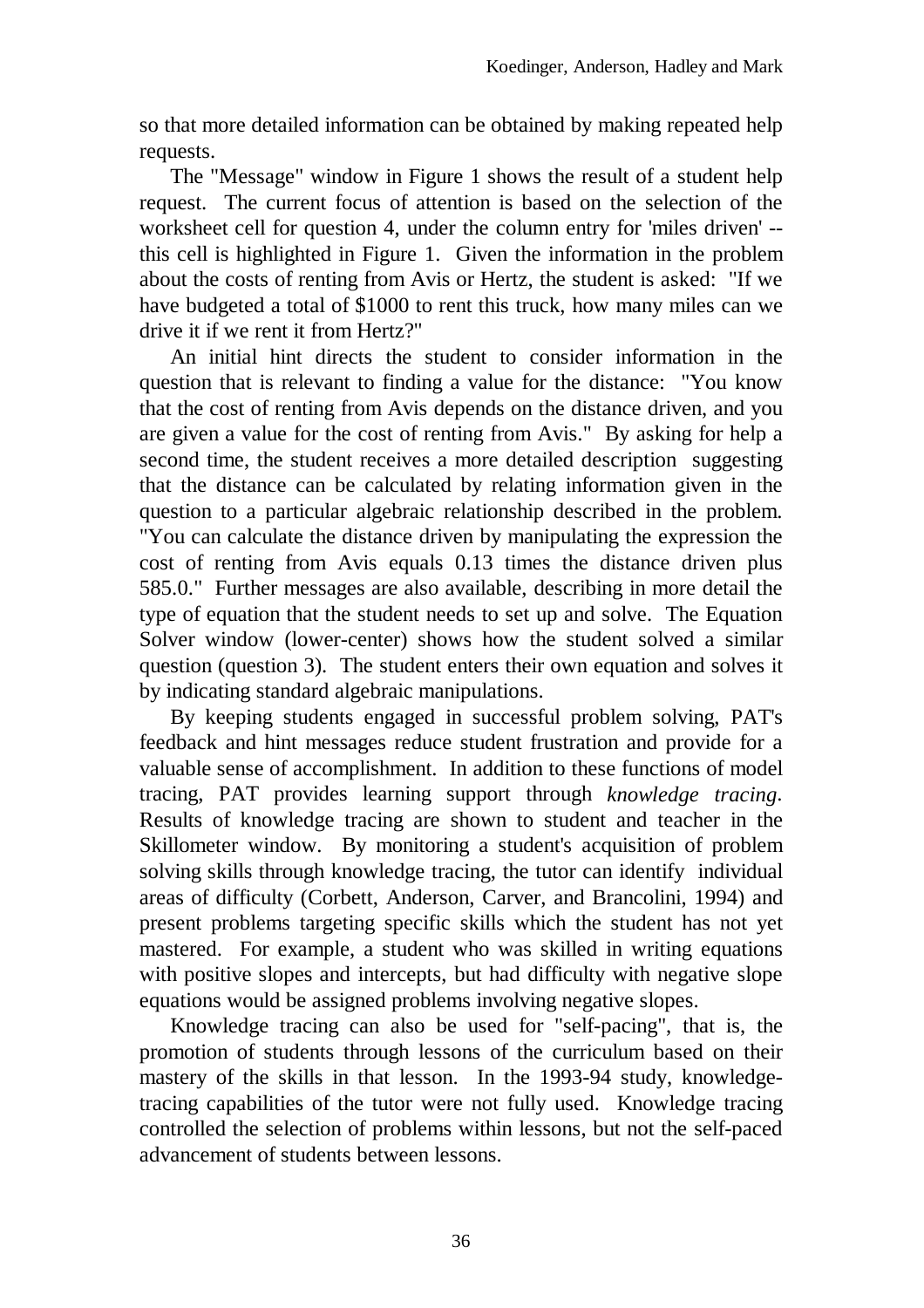Self-pacing was not used for two reasons. First, participating teachers were not certain how to coordinate students' differing rates of progress through PAT lessons with the material being addressed in the regular classroom. Teachers were already tackling a number of new challenges in using PAT and in simply using computers in classroom. Second, the researchers needed more student data to decompose domain competence into production rules that best match the grain size of algebra learning events.

Instead of self-pacing progress between lessons, students spent a fixed amount of time on each lesson, about 3-4 class periods. At the end of each such installment, all students were advanced to the next lesson whether or not knowledge tracing how judged them to have mastered the skills in that lesson. The current 1994-95 study fully utilizes knowledgetracing capabilities of the tutor, within and between lessons.

The PAT curriculum for the 1993-94 school year contained six lessons of problems. Initially, students explored common situations involving positive quantities and graphing in the first quadrant of the Cartesian coordinate system (positive values only on the x and y axis's). As the year progressed more complex situations were analyzed that required negative quantities and graphing in the other quadrants. Similarly, as the situations increased in complexity, formal equation solving and graphing techniques were introduced to enable students to find solutions. Systems of linear situations and quadratics are developed through the introduction of situations in which they naturally occur. For example, two rival companies that make custom T-shirts with different price structures provided an opportunity to explore a system of two linear equations. Modeling vertical motion provided a context for introducing and using quadratic functions. Problems involving quadratic functions are part of the PUMP curriculum, but were not yet implemented in PAT.

# **2.4. Special Features of the PUMP Classroom**

In the classroom students work together in groups or teams to solve problems similar to those presented by the tutor. Teams construct their solutions by making tables, expressions, equations, and graphs which they then use to answer questions and make interpretations and predictions. The transfer of the computer tools to paper and pencil techniques and the interpretation and understanding of these tools are the emphasis of the classroom. Literacy is stressed by requiring students to answer all questions in complete sentences, to write reports and to give presentations of their findings to their peers.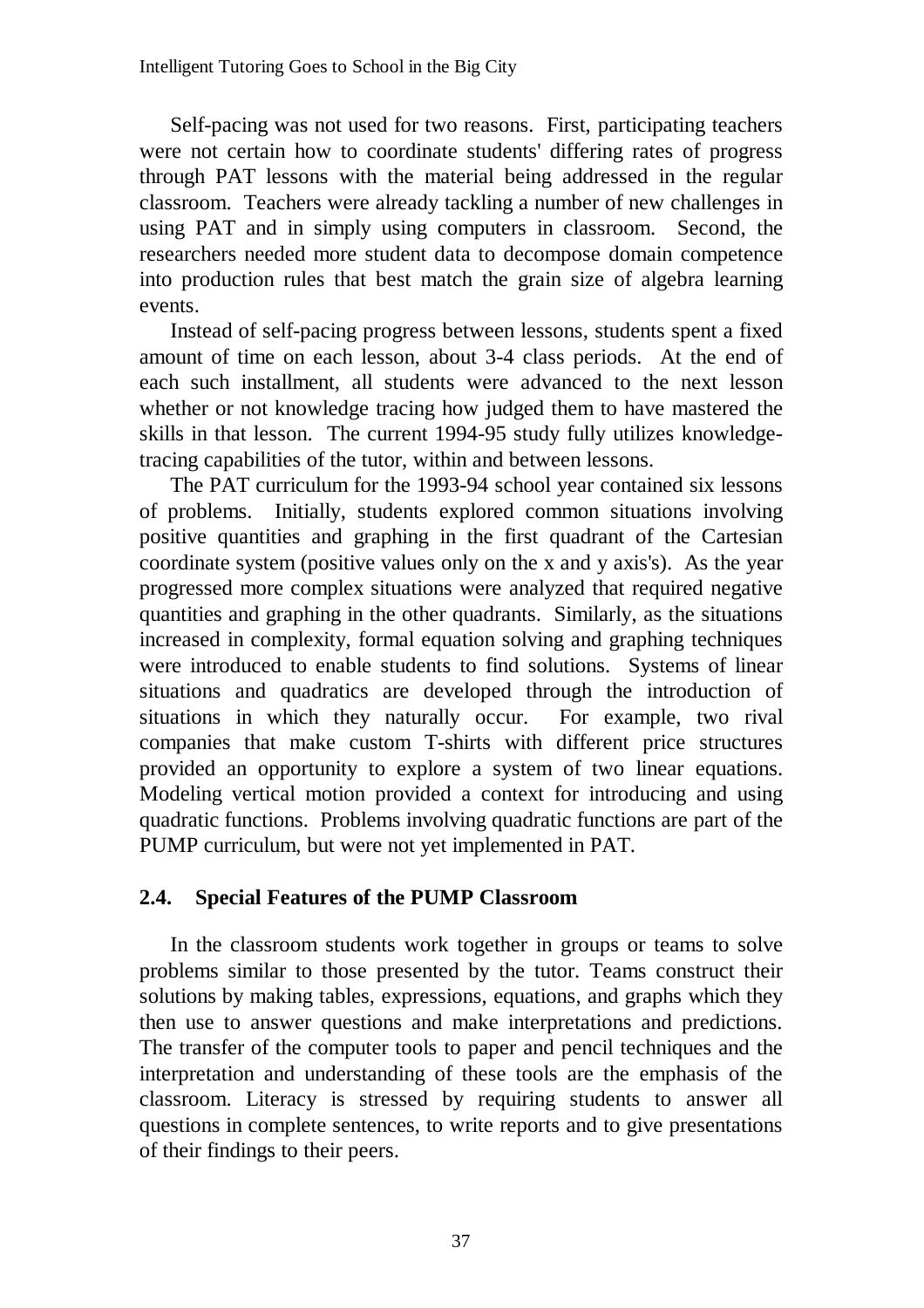The project also uses alternate forms of assessment including performance tasks, long term projects, student portfolios, and journal writing. From the first day all answers must be written in complete sentences to be accepted. At the end of each quarter students are given a performance task as a final examination. At the end of each semester these tasks are graded by the teachers at a mini-scoring conference where all the teachers in the project come together, construct a scoring rubric, and score all the student papers in an afternoon. Because each teacher scores papers from every other teachers' class as well as their own they come to have a better understanding of the objectives of this new curriculum.

## **3. A Large-Scale Classroom Experiment**

The on-going evaluation of PAT and the PUMP curriculum is a kind of "design experiment" (Brown, 1992) on the effect of both instructional innovations in the unforgiving setting of real schools. Evolving versions of PAT have been tested in laboratory experiments following the cognitive tutoring design methodology (Koedinger & Anderson, 1996; Anderson, et al., 1995). However, the urban classroom situation is unlike the refined and controlled environment of the lab and laboratory standards cannot realistically be applied. As such, we have begun by addressing the practical question of whether the whole package, PUMP curriculum and PAT, is effective by comparing it against a traditional curriculum without PAT. By laboratory standards, this experiment is confounds two variables, a change in curriculum and the use of PAT. However, our strategy is first to establish the success of the whole package and then, if indeed it is successful, to examine the effect of the curriculum and intelligent tutoring components independently.

# **3.1. Method**

Data reported is from the 1993-94 school year. The student population came from 3 Pittsburgh Public High Schools, Langley, Brashear and Carrick, with similar demographics and student aptitudes. These schools are about 50% African-American, 50% single-parent families, and only 15% go on to college. Students in the experimental classes received two treatments: they were taught the new PUMP curriculum and they worked with PAT for approximately 25 out of 180 of their normal class periods. Students worked on 6 lessons with the complete PAT environment and 1 lesson with the equation solving tutor module alone. The "PUMP+PAT" group consisted of 20 algebra classes that involved 470 students and 10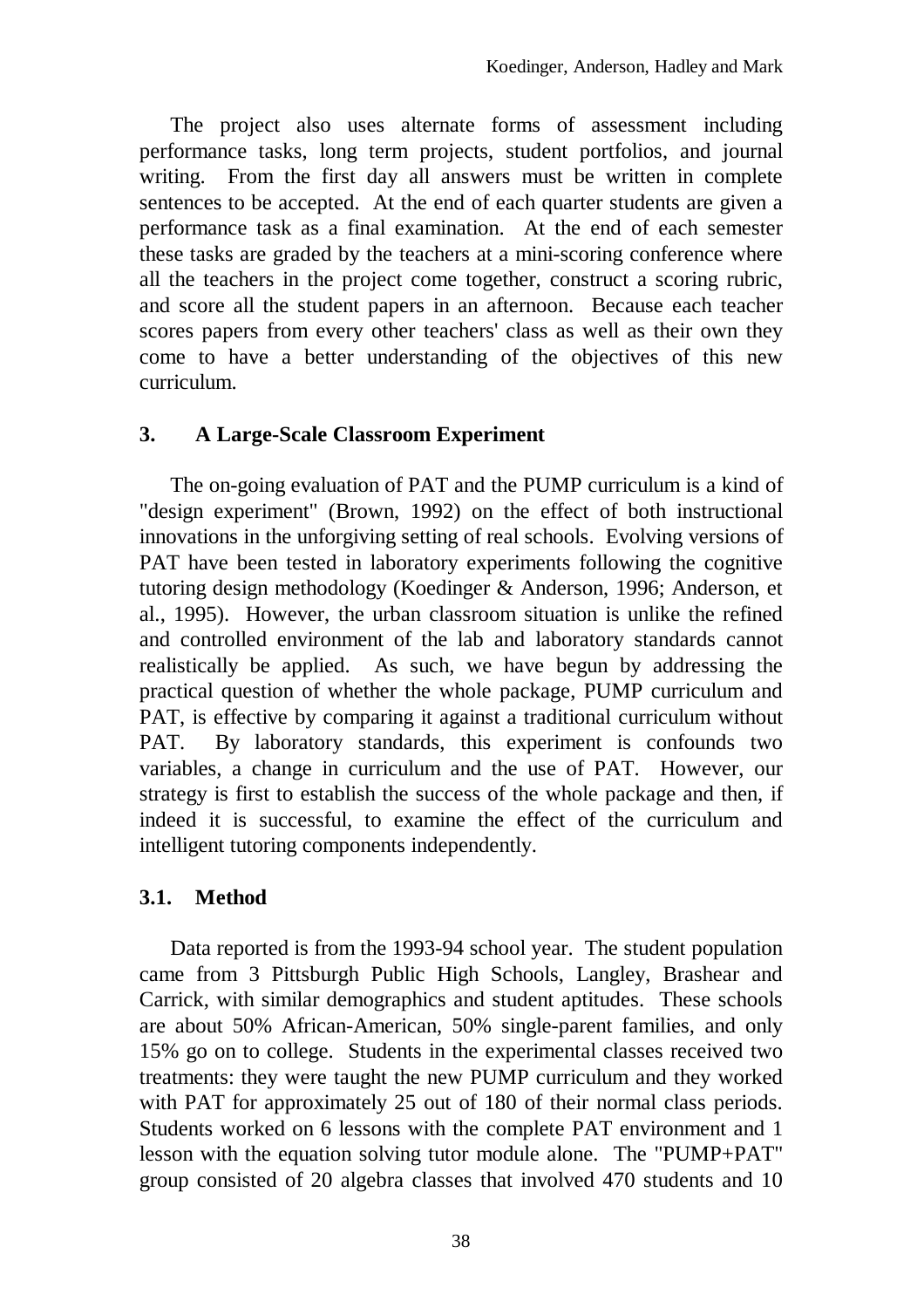teachers. The 12 classes from Langley high school contained students who in prior years would have been placed into a non-academic general math class, rather than algebra. Because of satisfaction with the pilot use of the curriculum and tutor in the prior year, Langley decided to assign all 9th graders to algebra instead.

The comparison classes received a traditional curriculum and did not use PAT. There were two types of comparison classes. The matched "Comparison" group consisted of 5 algebra classes that involved 120 students and 3 teachers. These students were from roughly the same background as the experimental classes. If anything, Comparison students were somewhat better prepared as a group given the inclusion of students in the Langley experimental classes who would otherwise have been placed in a lower level math. The "Scholars-Comparison" group consisted of 2 "scholars" algebra classes involving 35 students and 1 teacher. Scholars courses are an academic track for students who are selected based on prior school success. None of the experimental classes were scholars algebra classes.

We looked at students' math grades in the previous school year to verify that there were no differences in students prior mathematical background that would put the PUMP+PAT group at an advantage. Using 1 for a D and a 4 for an A, the grade averages were lowest at 2.1 for PUMP+PAT, next at 2.4 for the Comparison group, and highest at 2.6 for the Scholars-Comparison group.

# **3.2. Assessment Design**

Designing a fair assessment plan for an experiment involving curriculum reform is difficult. Standardized tests are often rejected for this purpose because they do not address the objectives of the new curriculum. However, we reasoned that if PUMP+PAT students did better on reform objectives yet were worse on the basic skills tapped by standardized assessments, we would have just shifted the focus of instruction. Such assessments would in effect reflect creation of a new course: not necessarily a bad goal, but not evidence of an improvement in the instructional process. We wanted to show experimental classes doing much better on the reform objectives of authentic problem solving and representational tool use, and at least as well or better on the basic skills tapped by standardized tests. Thus, we gave both types of tests.

We used two types of standardized tests: an Iowa Algebra Aptitude test and a subset of the Math SAT appropriate for 9th graders. We also designed two tests to assess reform objectives reflecting NCTM's recommendations and the PUMP curriculum. The Problem Situation Test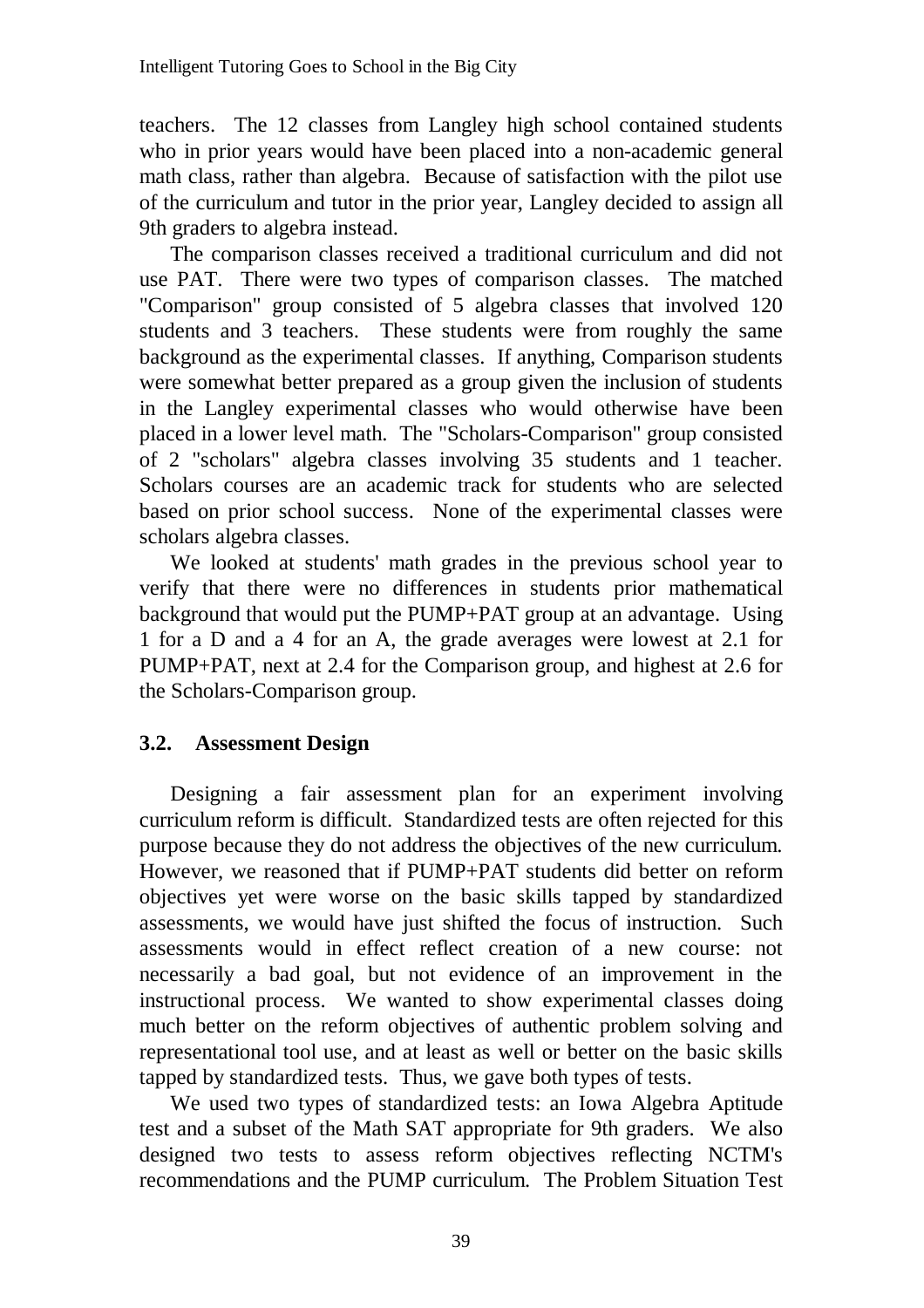was created to assess students' abilities to investigate problem situations, presented verbally, that have algebraic content. The Representations Test was created to assess students' abilities to translate between representations of algebraic content including verbal descriptions, graphs, and symbolic equations.

The assessments were given over two days at the end of the spring semester during a normal 44 minute class period. All students took the Iowa on the first day of testing. On the second day, approximately half of the students took each of the other tests.

# **3.3. Results and Discussion**

Table 1 shows the percentage correct, standard deviation (in parentheses), and N (second line) for the groups on the four tests. Note that because of the high absenteeism that is typical of city schools particularly near the end of the school year, there were a substantial number of students who missed one or both days of the assessment. For each test, a between-subjects ANOVA was run with three levels, Comparison, PUMP+PAT, and Scholars-Comparison. The addition of the Scholars-Control group provides a upper edge comparison for the intervention. The results of these tests are shown in the 5th column of Table 1.

The 6th and final column shows effect sizes in terms of standard deviation units (sigma) of the PUMP+PAT group above the Comparison group. Effect sizes provide a metric for assessing the impact of instructional interventions. The Bloom (1984) result that individual human tutors can bring students 2 sigma above normal classroom instruction sets a standard of comparison for the impact of intelligent tutors. Previous studies have shown cognitive tutors to yield as much as a 1 sigma effect over control conditions (Anderson, Corbett, Koedinger, and Pelletier, 1995; Koedinger & Anderson, 1993).

|                          | Comparison | $PUMP+$    | Scholars-     | F value            | sigma |
|--------------------------|------------|------------|---------------|--------------------|-------|
|                          |            | <b>PAT</b> | Comparison    | and significance   |       |
| Iowa                     | .46(.17)   | .52(.19)   | $.68$ $(.17)$ | $F(2,398) = 17.0$  | 0.3   |
| Algebra Aptitude         | 80         | 287        | 34            | p < .0001          |       |
| Math SAT Subset          | .27(.14)   | .32(.16)   | .42(.15)      | $F(2, 205) = 5.1$  | 0.3   |
|                          | 44         | 149        | 15            | p < .01            |       |
| <b>Problem Situation</b> | .22(.22)   | .39(.33)   | $.38$ $(.26)$ | $F(2, 186) = 5.3$  | 0.7   |
| Test                     | 42         | 127        | 20            | p < .01            |       |
| Representations          | .15(0.18)  | .37(.32)   | .12(.16)      | $F(2, 183) = 13.4$ | 1.2   |
| Test                     | 44         | 124        | 18            | p < .0001          |       |

Table 1. Results of Final Testing of PUMP+PAT, Comparison, and Scholars-Comparison Classes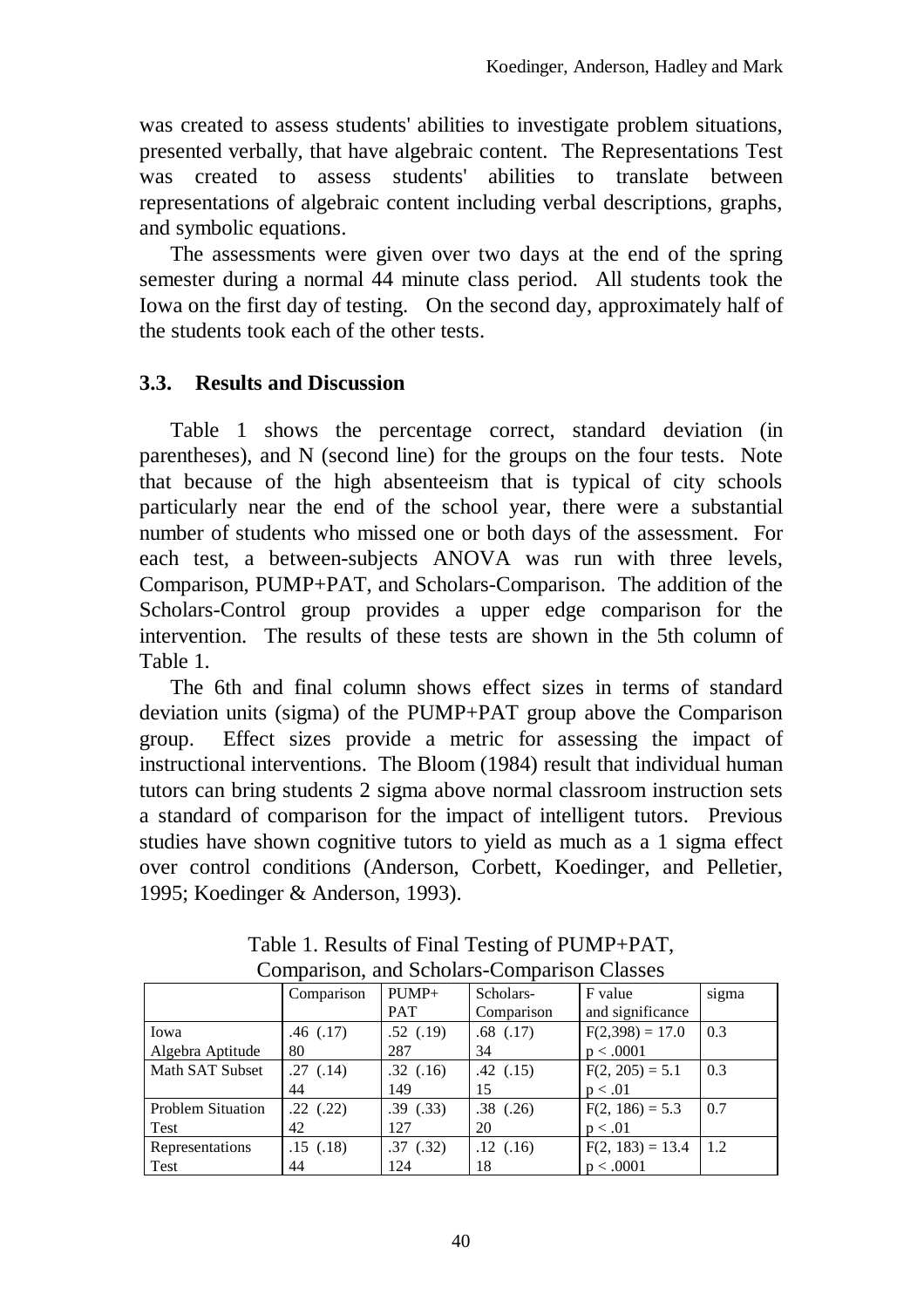On the Iowa Algebra Aptitude test, PUMP+PAT scores are significantly higher than the Comparison ( $p < .05$ ), a 0.3 sigma effect. They are significantly lower than the Scholars-Comparison ( $p < .01$ ). On the SAT subset, the PUMP+PAT scores are higher than the Comparison scores (0.3 sigma), but there is a lot of variance in this smaller sample and PUMP+PAT is not significantly higher than Comparison ( $p > .05$ ) nor significantly lower than Scholars-Comparison ( $p > .05$ ). The largest effects come on the new NCTM-oriented tests. On the Problem Situation test, PUMP+PAT scores are significantly and substantially higher than Comparison ( $p < .01$ ), a 0.7 sigma effect. They match up with the Scholars-Comparison ( $p > .05$ ). On the Representations test, PUMP+PAT scores are significantly and substantially higher than Comparison ( $p <$ .01), a 1.2 sigma effect, and than the Scholars-Comparison ( $p < .01$ ).

To summarize, the PUMP+PAT classes scored about 1 sigma better on the NCTM-oriented tests that were the target of the curriculum. Their scores were about 100% better or double those of the Comparison classes. These learning gains appear to occur at no expense to basic skills objectives of standardized tests. In fact, PUMP+PAT classes scored about 15% better on these tests.

### **4. Conclusion**

Cooperation between the Pittsburgh Urban Mathematics Project and the cognitive tutoring group at Carnegie Mellon has led to the development of the PAT tutor, and its integration into classrooms in three Pittsburgh Public Schools. As expected from past experience (Schofield, Evans-Rhodes, & Huber, 1990; Wertheimer, 1990), the tutor has been enthusiastically received by students and teachers. Teachers comment that working in the computer lab with PAT engages students who present difficulties in the normal classroom. In addition, teachers like the way that the tutor accommodates a large proportion of student questions and frees teachers to give more individualized help to students with particular needs. As one concrete example of teacher support, a teacher's enthusiastic testimonial of the program was critical in convincing the Pittsburgh school board to purchase computer labs to expand the program to two more high schools for the 1994-95 school year.

Evaluation of PAT and the PUMP curriculum is continuing. In the 1994-95 school year, the PAT curriculum expanded to include 10 lessons and 214 problem situations. Students are in the computer lab two days a week, working with PAT at a self-paced rate. Student time on the tutor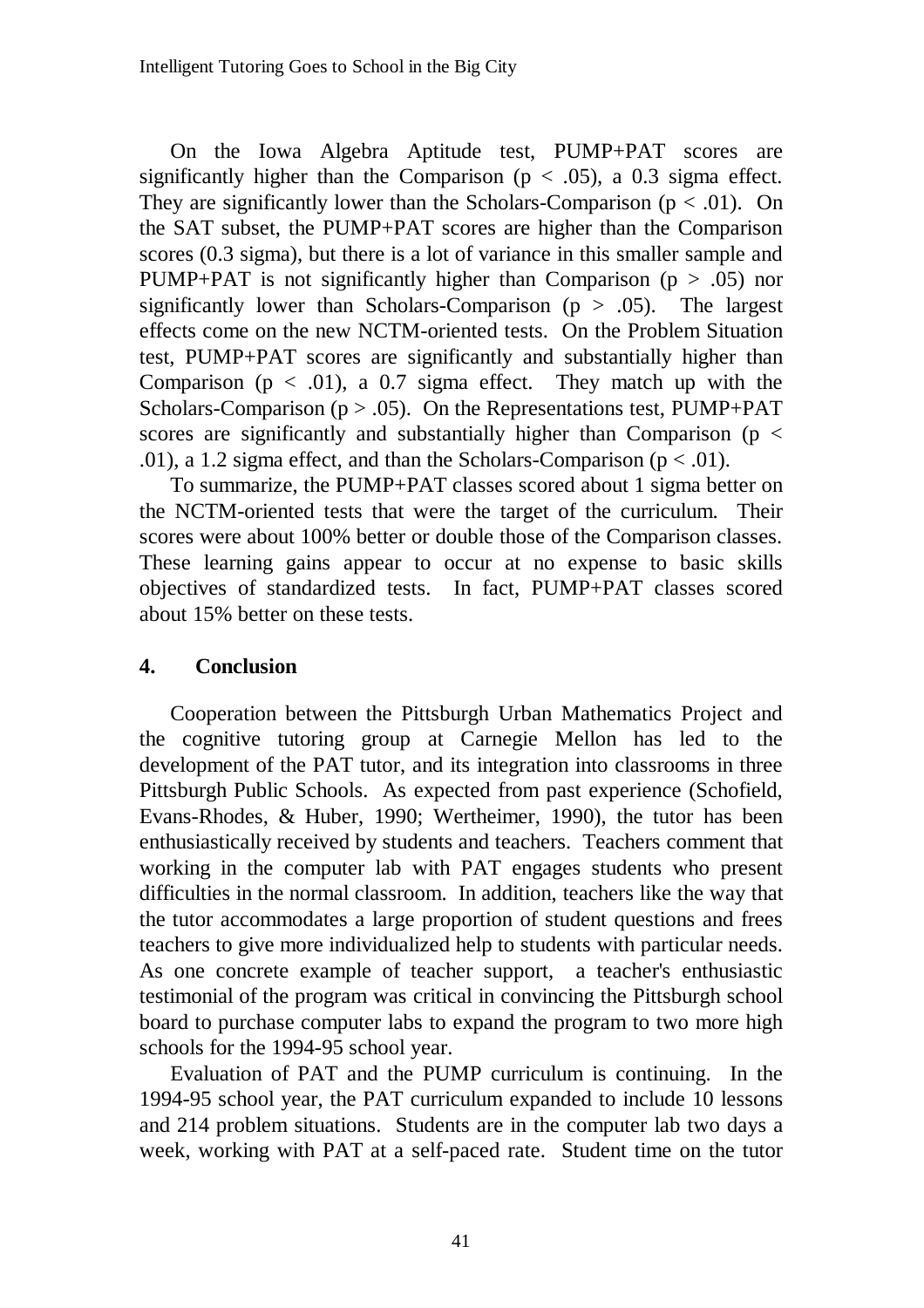will more than double (roughly from 25 to 70 days) compared to the 93-94 school year.

#### **Acknowledgments**

This research was supported by contract MDR-92-53161 from the National Science Foundation.

Thanks to the teachers of the experimental and comparison classes. Thanks also to other key members of our Pittsburgh Advanced Cognitive Tutor center: Al Corbett, Ray Pelletier, Steve Ritter, Jackie Snyder.

## **References**

- Anderson, J. R., Boyle, C. F., Corbett, A. T., & Lewis, M.W. (1990). Cognitive modeling and intelligent tutoring. *Artificial Intelligence*, *42*, 7-49.
- Anderson, J. R., Corbett, A. T., Koedinger, K. R., & Pelletier, R. (1995). Cognitive tutors: Lessons learned. *The Journal of the Learning Sciences, 4* (2) 167-207.
- Anderson, J. R., & Pelletier, R. (1991). A development system for model– tracing tutors. In *Proceedings of the International Conference of the Learning Sciences* (pp. 1–8). Evanston, IL.
- Bloom, B. S. (1984). The 2 sigma problem: The search for methods of group instruction as effective as one-to-one tutoring. *Educational Researcher*, *13*, 3-16.
- Brown, A. L. (1992). Design experiments: Theoretical and methodological challenges in creating complex interventions. *The Journal of the Learning Sciences, 2*, 137-178.
- Corbett, A.T. & Anderson, J.R. (1991). Feedback control and learning to program with the CMU LISP tutor. Paper presented at the annual meeting of the American Educational Research Association, Chicago, IL.
- Corbett, A.T. & Anderson, J.R. (1992). Student modeling and mastery learning in a computer-based programming tutor. In *Proceedings of the Second International Conference on Intelligent Tutoring Systems*. Montreal, Canada.
- Corbett, A.T., Anderson, J.R., Carver, V.H. and Brancolini, S.A. (1994). Individual differences and predictive validity in student modeling. In A. Ram & K. Eiselt (eds.) *The Proceedings of the Sixteenth Annual Conference of the Cognitive Science Society*. Hillsdale, NJ: Lawrence Erlbaum.